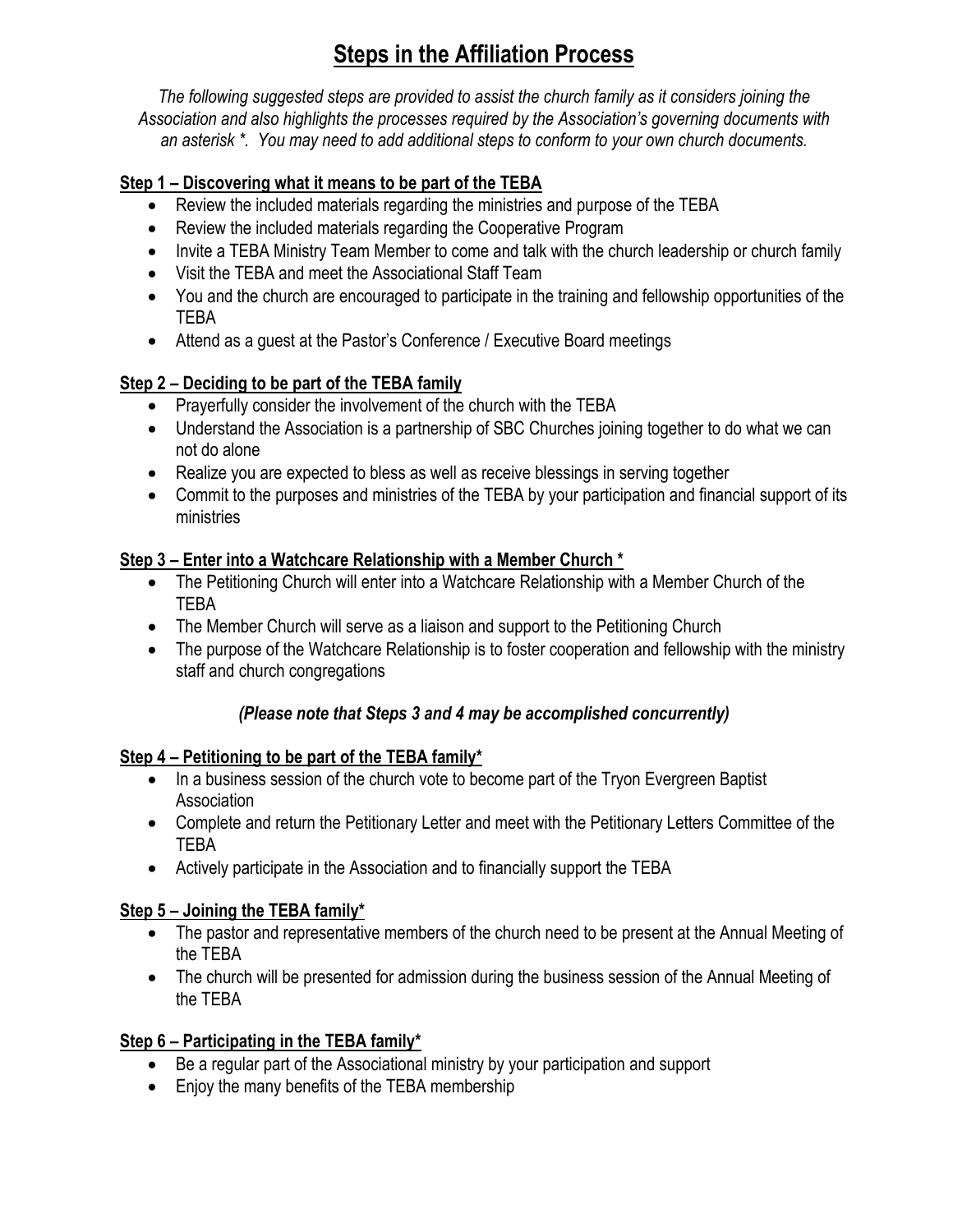# **PETITIONARY LETTER**

Petitionary Letter to Tryon Evergreen Baptist Association

| We, the members of                                                                                          |                                                    |
|-------------------------------------------------------------------------------------------------------------|----------------------------------------------------|
| located at                                                                                                  | request the privilege of entering into affiliation |
| and fellowship with the Tryon Evergreen Baptist Association. Our intent is to cooperate with other churches |                                                    |
| in the Association to promote worship, education, proclamation, ministry, fellowship and spiritual growth.  |                                                    |

We concur with the doctrinal statement as set forth in the Baptist Faith and Message adopted by the Southern Baptist Convention, May 9, 1963, or later.

As long as we are a part of the Association, we pledge ourselves to abide by the Constitution of the Tryon Evergreen Baptist Association and all subsequent amendments and revisions approved by the Association meeting in Annual Session.

As evidence of our spirit of cooperation, our church as adopted a financial plan that incorporates the monthly giving from the undesignated receipts of \_\_\_\_\_\_\_\_\_\_\_% to the Cooperative Program and \_\_\_\_\_\_\_\_\_\_\_\_% to the Association or \$\_\_\_\_\_\_\_\_\_\_\_\_\_\_\_\_\_\_per month to the Cooperative Program and  $\frac{1}{2}$  per month to the Association.

\_\_\_\_\_\_\_\_\_\_\_\_\_\_\_\_\_\_\_\_\_\_\_\_\_\_\_\_\_\_\_\_\_\_\_ \_\_\_\_\_\_\_\_\_\_\_\_\_\_\_\_\_\_\_\_\_\_\_\_\_\_\_\_\_\_\_\_\_\_\_\_\_\_

The request has been adopted by our church in business conference on the

 $\qquad \qquad \textrm{day of} \qquad \qquad \qquad 20 \qquad \qquad \qquad .$ 

Moderator **Clerk**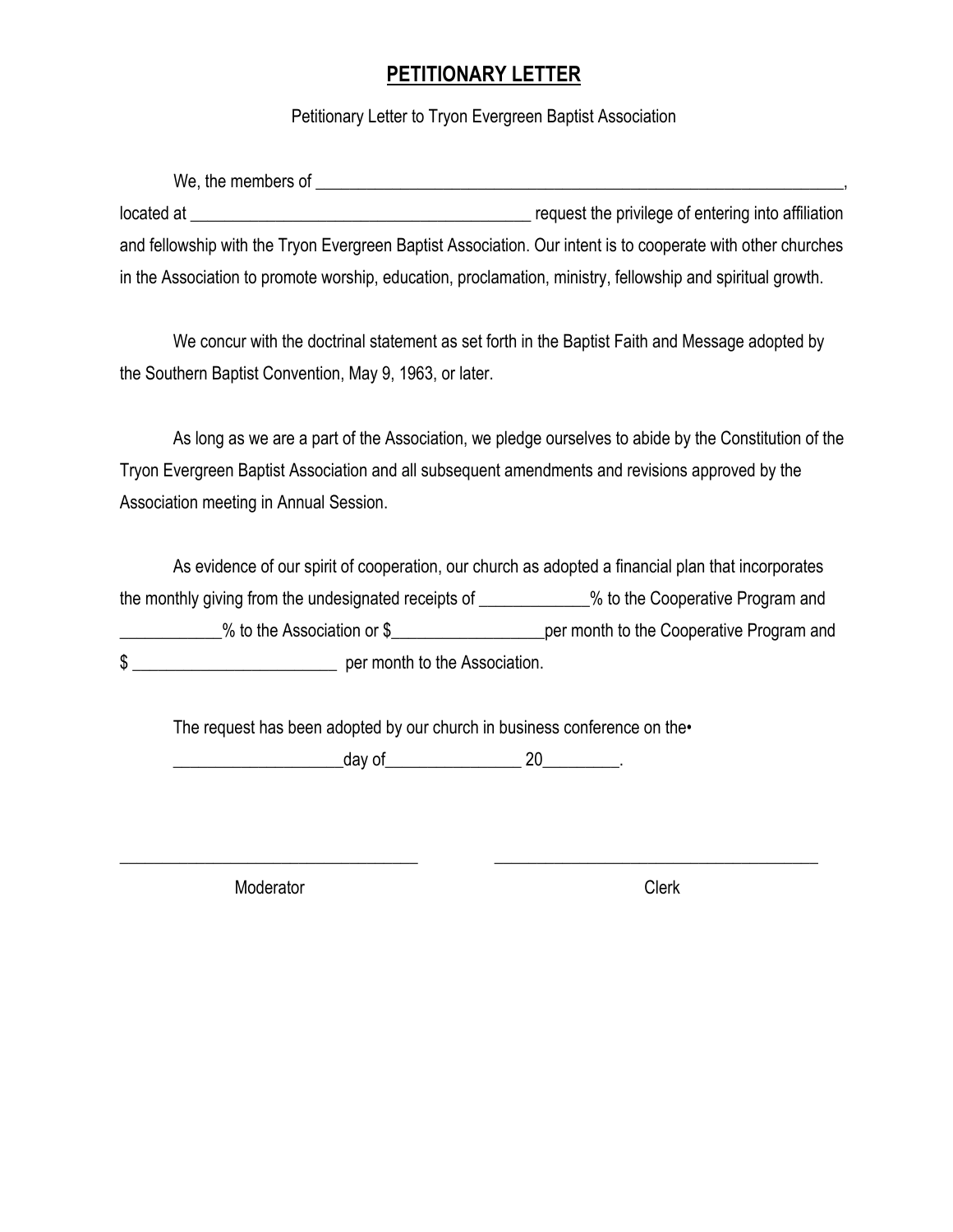# **CONSTITUTION**

# TRYON EVERGREEN BAPTIST ASSOCIATION

#### ARTICLE I. NAME

The name of this body shall be Tryon Evergreen Baptist Association.

#### ARTICLE II. PURPOSE

SECTION A. The purpose of this Association is to relate to and assist the member churches individually and cooperatively in carrying out the fulfillment of the Great Commission through the leadership of the Holy Spirit.

#### ARTICLE III. ASSOCIATIONAL RELATIONSHIPS

The Association will cooperate in the work of the Southern Baptist Convention, the Baptist General Convention of Texas, and the Southern Baptist of Texas Convention.

#### ARTICLE IV. AUTHORITY

This Association is under the authority of Jesus Christ. While independent and sovereign in its own sphere, the Association does not claim and will never attempt to exercise any authority over any other Baptist body.

#### ARTICLE IV. MEMBERSHIP

SECTION A. The Association shall be composed of churches cooperating to carry out the purposes identified in this constitution, giving financial support to the Association, and in doctrinal harmony with the historic faith and practice expressed in "The Baptist Faith and Message."

SECTION B. Cooperation in the Association involves participation in the various meetings and ministries of the Association; contributing financially to support the purpose of the Association; and submitting information to the Association called for in the annual reporting system.

SECTION C. Application for membership is to be made in accordance with the procedures outlined in the by-laws.

#### ARTICLE V. ANNUAL MEETING

SECTION A. The Association shall have an Annual Meeting at such a time and place agreed upon at the previous Annual Meeting for the purpose of receiving reports, considering recommendations, authorizing the work of the Association for the coming year, and speaking the mind of the churches to the contemporary scene.

SECTION B. Messengers from member churches will be seated at the Annual Meeting of the Association in business session by vote of the Associational messengers. If there is a challenge to the seating of a messenger, it shall be referred to the Credentials Committee who will report back to the next business session.

#### ARTICLE VI. OFFICERS

The officers of the Association shall be Moderator, Moderator-elect, and Clerk/Treasurer The Moderator shall serve as Chairman of the Executive Board.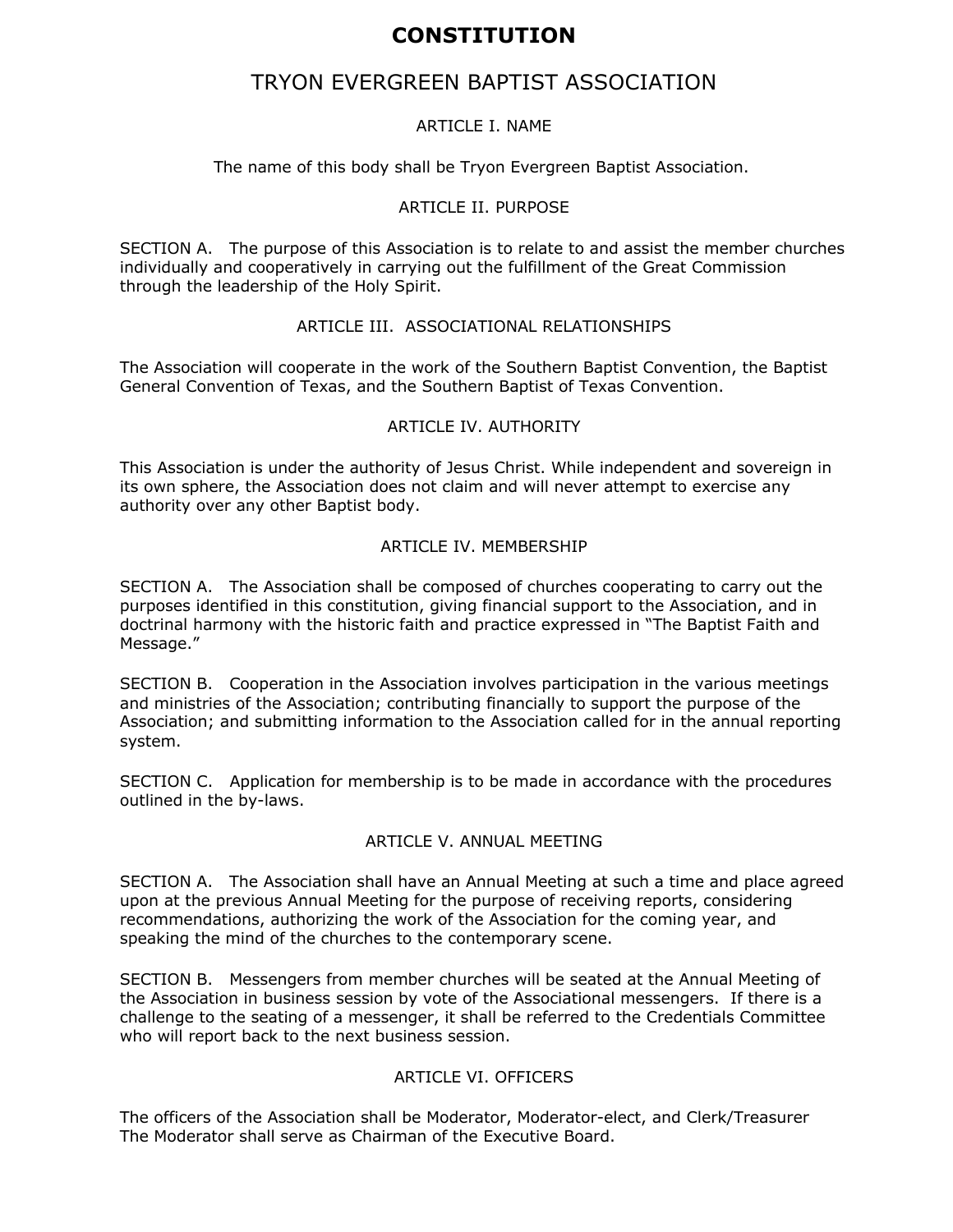#### ARTICLE VII. TRUSTEES

Three (3) Trustees shall be elected by the Association at its Annual Meeting. As directed by the Executive Board, Trustees are to acquire and dispose of real estate property, and to make necessary financial arrangements to borrow or sell for capital improvement.

#### ARTICLE VIII. EXECUTIVE BOARD

The work of the Association shall be conducted between Annual Meetings by an Executive Board. The Executive Board shall have power to act for the Association but shall do nothing contrary to the purpose of the Association.

#### ARTICLE IX. STAFF

A Director of Missions shall be called and elected by the Executive Board and shall hold office as long as mutually agreeable. He shall maintain an Associational office and employ such personnel under the direction of the Executive Board as may be necessary for the functioning of the Association.

#### ARTICLE X. AMENDMENTS

SECTION A. The Constitution may be amended according to Article VIII of the By-laws and only at an Annual Meeting of the Association by a three-fourths majority of those messengers present and voting.

SECTION B. The By-laws may be amended according to Article VIII of the By-laws and only at an Annual Meeting of the Association by a simple majority of those messengers present and voting.

#### ARTICLE XI. BY-LAWS

By-laws shall be kept current by which the regular operation of the Association is guided.

#### ARTICLE XII. DISSOLUTION

Upon dissolution of the corporation or the conclusion of its affairs, the assets of the corporation shall be distributed exclusively to Southern Baptist affiliated charitable, religious, or educational organizations which would then qualify under the provisions of Section 501(c)(3) of the Internal Revenue Code and its regulation.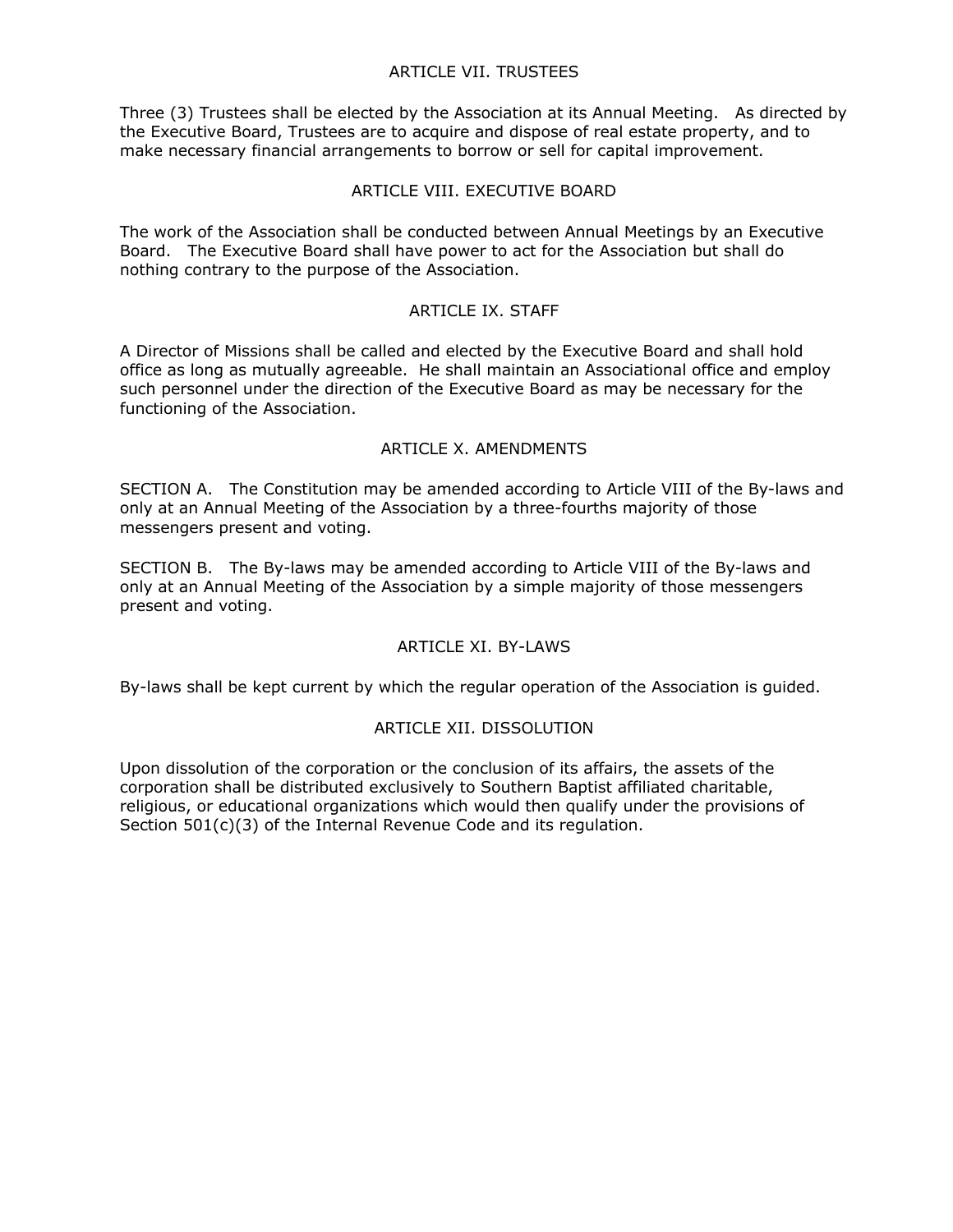# **Tryon Evergreen Baptist Association**

*A Church Driven Association " Helping churches fulfill the Great Commission"*

#### **BY-LAWS OF TRYON EVERGREEN BAPTIST ASSOCIATION**

#### ARTICLE I. MEMBERSHIP

SECTION A. Churches desiring membership in the Tryon Evergreen Baptist Association shall:

- 1. Present a petitionary letter to the Credentials Committee at least two months prior to the Annual Meeting.
- 2. The Credentials Committee may recommend fellowship or watchcare; or may decline to place the petition before the messengers. The Association in Annual Meeting, will vote on the recommendation of the Credentials Committee of each church desiring membership.
- 3. Petitionary churches must be in compliance with Article V of the Constitution.
- 4. Petitionary churches shall be in cooperation with Southern Baptist Convention, Baptist General Convention of Texas, or Southern Baptists of Texas Convention.
- 5. When a unanimous vote has not been received for the acceptance of a church, the matter shall be referred back to the Credentials Committee without discussion, for further investigation. The resultant report of the Committee shall be either to recommend the church be placed under watch-care for one year, giving time to resolve the issue, or to recommend the church be reconsidered for membership, requiring a three-fourths majority vote of the messengers to the Annual Meeting.
- SECTION B. Churches are encouraged to participate in the Association by:
	- 1. Filing an Annual Church Profile report.
	- 2. Participation in the work and services of the Association.
	- 3. Sending messengers to the Associational Annual Meeting.
	- 4. Representation in the Executive Board Meetings.
- SECTION C. In the event a church exceeds two years in non-participation in any activities of the Association, the Credentials Committee will initiate communication with the church as to its intent to remain identified with the Association.
- SECTION D. Upon written complaint of unsound doctrine by a member church regarding another member church, the Credentials Committee, after counsel with the church with a goal of redemption, may recommend at the Annual Meeting to withdraw fellowship from the offending church. The letter of complaint must be filed with the Credentials Committee at least two months prior to the Annual Meeting. A three-fourths majority vote by the messengers is required.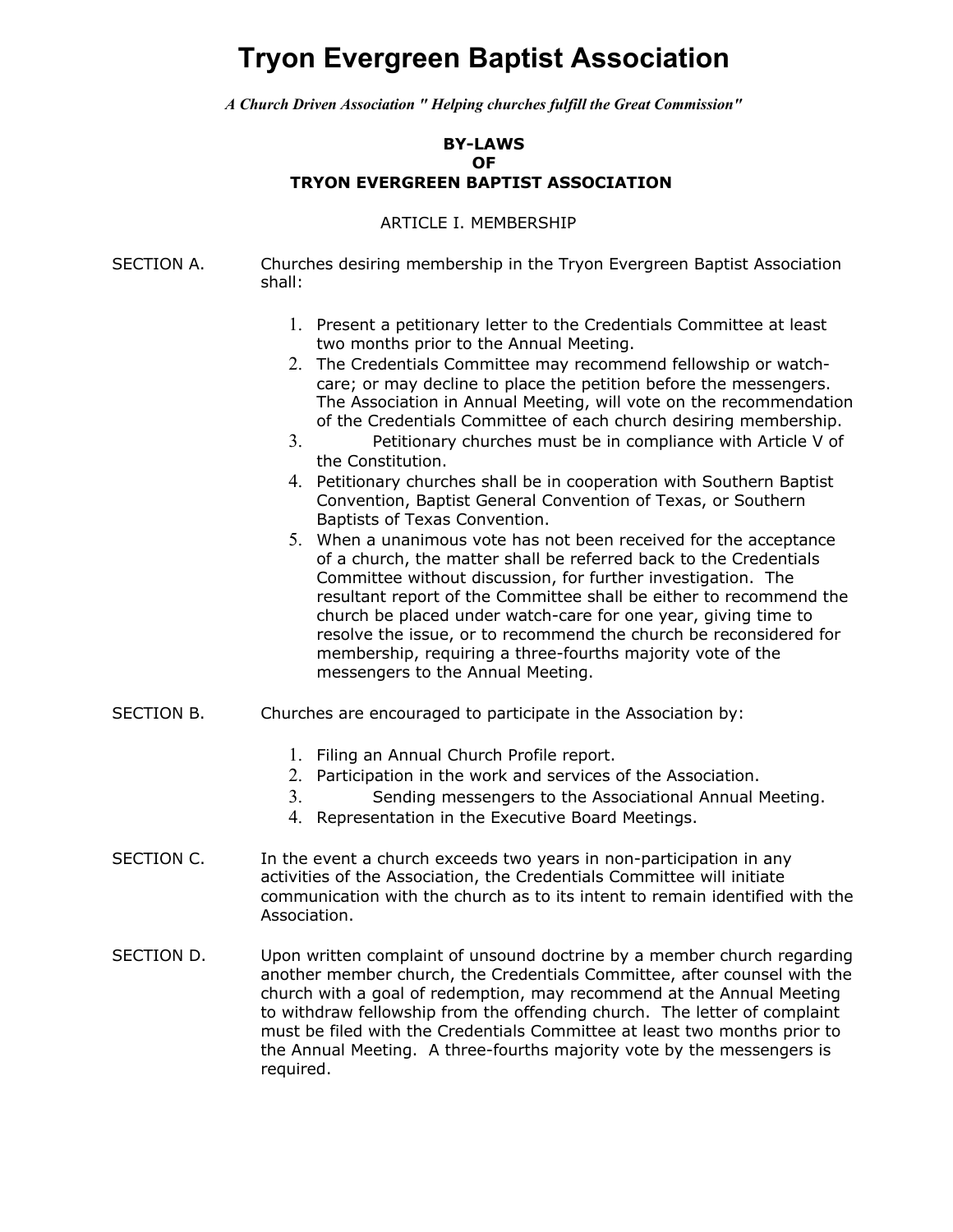#### ARTICLE II. ANNUAL MEETING

Each church of the Association shall be entitled to two messengers and one additional messenger for each 25 resident members up to 200 resident members, and one additional messenger for each 200 resident members thereafter. There shall be a maximum of 20 messengers from each church.

#### ARTICLE III. EXECUTIVE BOARD

- SECTION A. The Executive Board shall consist of the officers of the Association, the pastor of each church, or mission church, additional full time ministry staff of the churches, and one lay person from each church nominated by the church and elected by the Association in its Annual Meeting. Vacancies may be filled by a majority vote of members present.
- SECTION B. The Executive Board shall meet at a time determined by the vote of the Executive Board itself, and this time shall be publicized through the Association.
- SECTION C. Those members present shall constitute a quorum.
- SECTION D. The officers elected at the Annual Meeting shall serve as the officers of the Executive Board.

#### ARTICLE IV. RULES OF ORDER

The latest edition of Roberts Rules of Order will be the authority for the parliamentary rules of procedure for all meetings pertaining to the work of the Association.

#### ARTICLE V. OFFICERS

- SECTION A. The Association in Annual Meeting shall elect a Moderator-elect and Clerk/Treasurer. Officers shall assume their responsibility at the close of the Annual Meeting at which they are elected. The Moderator-elect will become Moderator after the next Annual Meeting. The Moderator-elect shall succeed the Moderator in case of a vacancy.
- SECTION B. The Moderator will preside at all meetings of the Annual Meeting. He may request the Moderator-elect to preside. The Moderator-elect shall preside in the absence of the Moderator.
- SECTION C. The Clerk/Treasurer shall keep accurate minutes of the Annual Meeting.
- SECTION D. Officer vacancies shall be filled between Annual Meetings by the Executive Board upon recommendation from the Nominating Committee.

#### ARTICLE VI. STAFF

- SECTION A. It shall be the duty of the Director of Missions to give leadership to the purpose of the Association as stated in Article II of the Constitution. He shall be an ex-officio member of all Boards, Ministry Teams, and committees with power to make recommendations and to enter into discussion of all matters, but without the power to vote except as otherwise stipulated.
- SECTION B. For the employing or discharging of the Director of Missions, a two-week notification to all Executive Board members will be given, and a three-fourths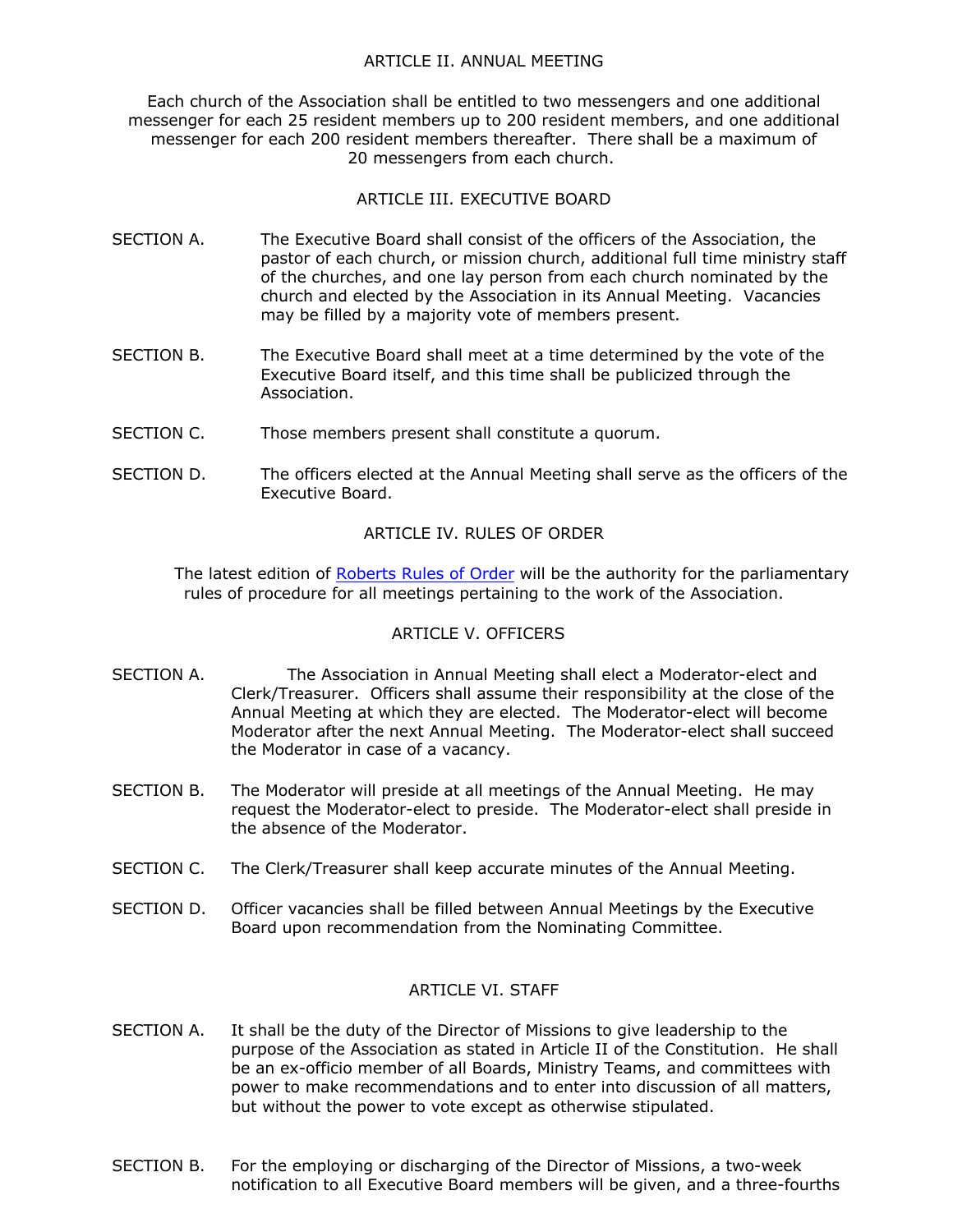majority vote of those present is required.

SECTION C. Each staff member will be designated as Ministerial Staff or Ministry Assistant. All other ministerial staff members will be recommended by the Administration Ministry Team of the Association in cooperation with the Director of Associational Missions. All Ministerial Staff will be voted upon by the Executive Board. All Ministry Assistants will be employed by the Director of Missions.

#### ARTICLE VII. TRUSTEES

- SECTION A. Trustees shall be nominated by the Nominating Committee and serve on a three year rotating term.
- SECTION B. Trustees who serve on the Pineywoods Encampment and Hospitality House Boards of Trustees shall be nominated by the Nominating Committee to serve term according to the directives of the Constitution of that institution.

#### ARTICLE VIII. AMENDMENTS

SECTION A. Amendments to the Constitution and Bylaws may be introduced in writing by messengers at any business session of an Annual Meeting, by Executive Board members at any Executive Board Meeting, or by the Constitution and Bylaws Committee.

> On motion and second all amendments will be referred to the Constitution and Bylaws Committee to guide the amending process.

- SECTION B. Proposed amendments to the Constitution will be:
	- 1. Mailed to the churches at least 30 days in advance of the Annual Meeting.
	- 2. Discussed in two Executive Board Meetings on a schedule previously communicated in writing to all Executive Board members.
	- 3. Approved by a majority vote of the Executive Board at least 30 days prior to the Annual Meeting.
- SECTION C. Proposed amendments to the Bylaws must be presented in writing in the first business session of an Annual Meeting, referred to the Constitution and Bylaws Committee, and voted on in the last business session.
- SECTION D. All amendments will become effective immediately upon adoption by the messengers at the Annual Meeting.

#### ARTICLE IX. ORGANIZATION AND POLICY

An Organization and Policy Manual will be kept current by which the purpose of the Association will be administered. The Associational Council will be responsible for maintaining the Organization and Policy Manual.